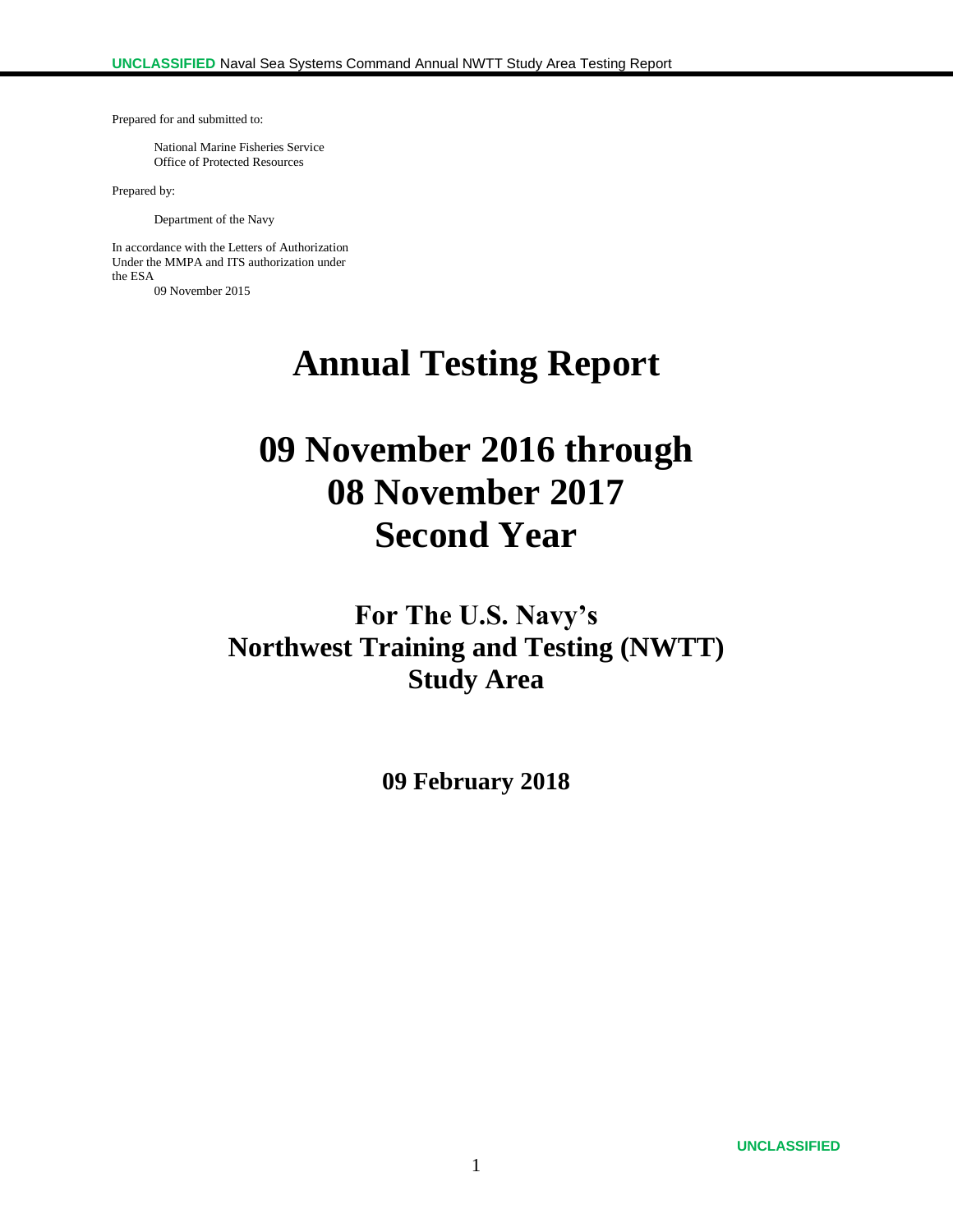# **TABLE OF CONTENTS**

#### ANNUAL NWTT TESTING REPORT

| (1) NWTT – Description of the Level of Testing Conducted in the NWTT Study Area during the Reporting                                                                                                                                                                                                                                                                                               |
|----------------------------------------------------------------------------------------------------------------------------------------------------------------------------------------------------------------------------------------------------------------------------------------------------------------------------------------------------------------------------------------------------|
| (i) Total annual and 5 year cumulative usage of each type of sound source                                                                                                                                                                                                                                                                                                                          |
|                                                                                                                                                                                                                                                                                                                                                                                                    |
|                                                                                                                                                                                                                                                                                                                                                                                                    |
| (i) Annual amount of MF and HF Sonar Use in the Olympic Coast National Marine Sanctuary<br>(ii) Annual amount of MF and HF Sonar Use in the Humpback Whale Northern Feeding Area<br>(iii) Annual amount of MF and HF Sonar Use in the Stonewall and Heceta Bank Feeding Area<br>(iv) Annual amount of MF and HF Sonar Use in the boundaries of the Grey Whale Northern Puget Sound<br>Feeding Area |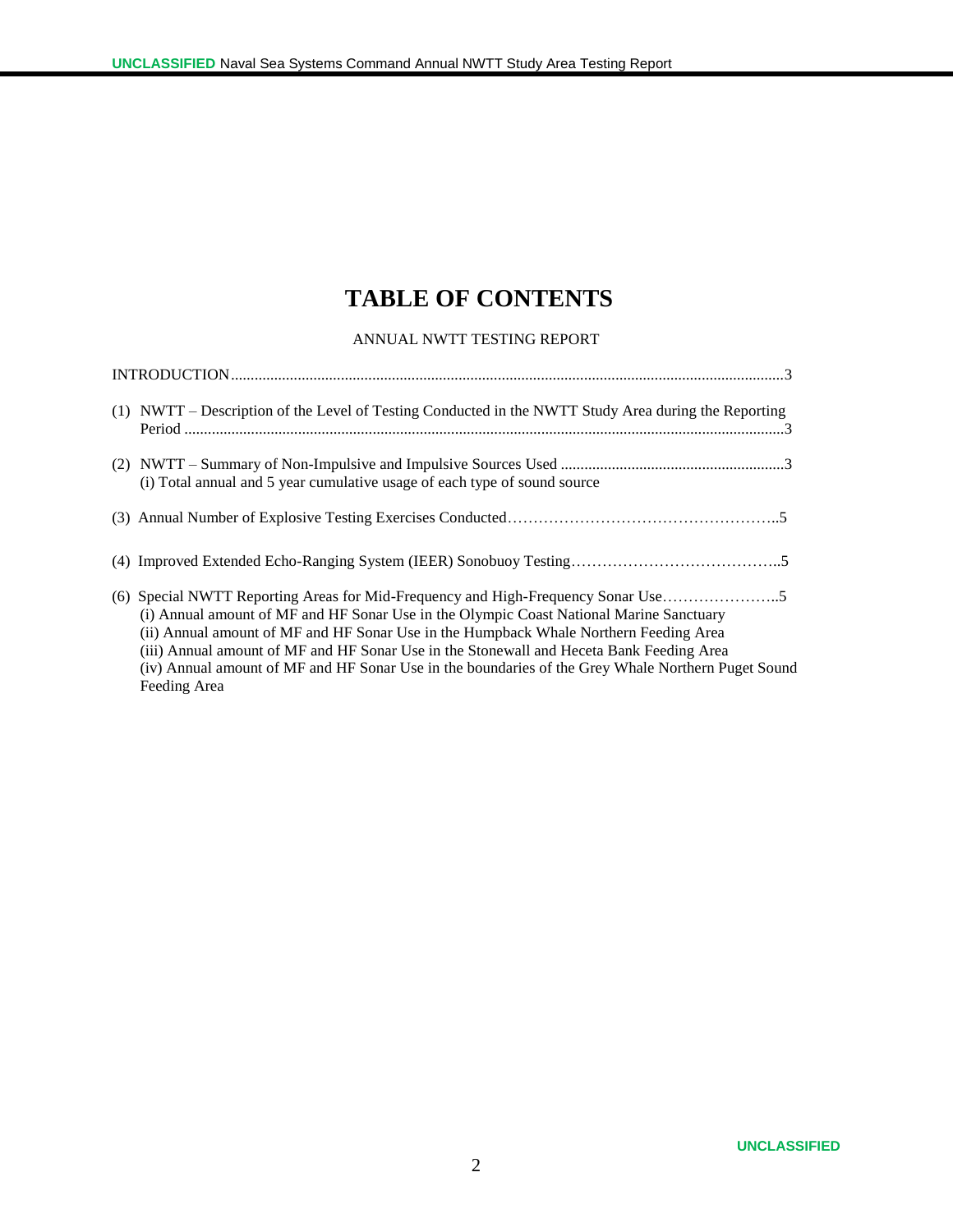# **NORTHWEST TRAINING AND TESTING ANNUAL TESTING REPORT**

# **INTRODUCTION**

The Naval Sea Systems Command prepared this Annual Testing Report covering the period from 09 November 2016 to 08 November 2017 in compliance with the National Marine Fisheries Service (NMFS) Final Rule under the Marine Mammal Protection Act (MMPA) for the Northwest Training and Testing (NWTT) Study Area.

In the NWTT Study Area Letters of Authorization "Requirements Annual Exercise and Testing Reports" are specified in paragraph 7(e).

The information in this Annual Testing Report represents the best practical data collection for this period.

## **(1)NWTT – Description of the Level of Testing Conducted in the NWTT Study Area during the Reporting Period**

The level of testing within the NWTT study area was low. Use of all authorized sound sources was well within the amounts described and analyzed in the NWTT EIS/OEIS and the NWTT Letter of Authorization

#### **(2) NWTT – Summary of Non-Impulsive and Impulsive Sources Used**

#### **(i) Total annual and 5 year cumulative usage of each type of sound source**

This section summarizes total annual and cumulative 5-year usage of each type of sound source used within the NWTT study area.

|                 | <b>Authorized testing sound sources</b><br>50 CFR §218.144                       | <b>Authorized Amount</b><br>(09 Nov 16-<br>08 Nov 17) | <b>Actual Usage</b><br>(09 Nov 16-<br>08 Nov 17) | % Used of<br><b>Authorized</b><br><b>Amount</b> |
|-----------------|----------------------------------------------------------------------------------|-------------------------------------------------------|--------------------------------------------------|-------------------------------------------------|
|                 |                                                                                  | <b>Active Acoustic Sources Used</b>                   |                                                  |                                                 |
| LF4             | Low frequency sources from 180 dB up to 200<br>$\rm dB$                          | 110 hours                                             | $\ast$                                           | $\ast$                                          |
| LF5             | Low frequency sources from 160 dB up to 180<br>dB                                | 71 hours                                              | $\ast$                                           | $\ast$                                          |
| MF1             | Hull-mounted sonars (e.g. SQS-53)                                                | 32 hours                                              | $*$                                              | $\ast$                                          |
| MF3             | Hull-mounted sonar (e.g. BQQ-10)                                                 | 145 hours                                             | $\ast$                                           | $\ast$                                          |
| MF4             | Helicopter dipping sonar (e.g. AQS-13/22)                                        | 10 hours                                              | $\ast$                                           | $*$                                             |
| MF5             | Acoustic sonobuoys (e.g. SSQ-62)                                                 | 273 items                                             | $\ast$                                           | $\ast$                                          |
| MF <sub>6</sub> | Underwater sound signaling devices<br>(e.g. MK 84 SUS)                           | 12 items                                              | $\ast$                                           | $*$                                             |
| MF8             | Other active sources greater than 200dB                                          | 40 hours                                              | $*$                                              | $*$                                             |
| MF9             | Other active sources from 180 dB up to 200<br>dB                                 | 1183 hours                                            | $\ast$                                           | $\ast$                                          |
| <b>MF10</b>     | Other active sources from 160 dB up to 180<br>dB                                 | 1156 hours                                            | $\ast$                                           | $\ast$                                          |
| MF11            | Hull mounted surface ship sonar with an<br>active duty cycle of greater than 80% | 34 hours                                              | $\ast$                                           | $\ast$                                          |
| <b>MF12</b>     | High duty cycle towed array sonars<br>(e.g. HDC-VDS)                             | 24 hours                                              | $\ast$                                           | $\ast$                                          |
| HF1             | Hull-mounted submarine sonar (e.g. BQQ-10)                                       | 161 hours                                             | $\ast$                                           | $\ast$                                          |
| HF3             | Other hull-mounted submarine sonars                                              | 145 hours                                             | $\ast$                                           | $\ast$                                          |
| HF <sub>5</sub> | Other active sources greater than 200dB                                          | 360 hours                                             | $\ast$                                           | $\ast$                                          |
| HF <sub>6</sub> | Other active sources from 180 dB up to 200                                       | 2099 hours                                            | $\ast$                                           | $\ast$                                          |

#### **Table 2-1. Testing sound source usage within the NWTT Study Area by source bin**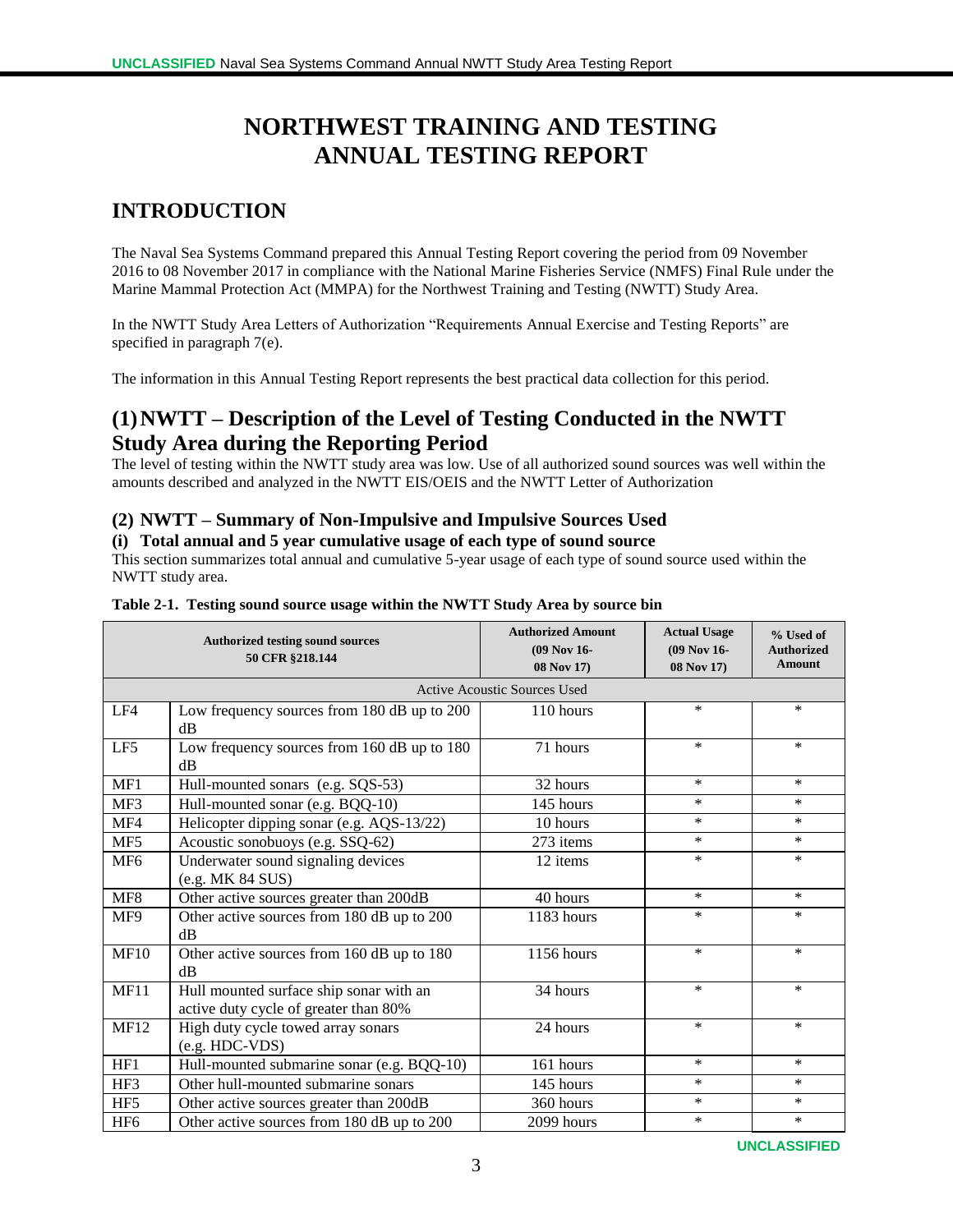|                  | dB                                                                                                               |                                   |                  |        |
|------------------|------------------------------------------------------------------------------------------------------------------|-----------------------------------|------------------|--------|
| VHF <sub>2</sub> | Active sources with a frequency greater than<br>100 kHz, up to 200 kHz with a source level<br>less than $200$ dB | 35 hours                          | $\ast$           | *      |
| ASW1             | Mid-frequency Deep Water Active Distributed<br>System (DWADS)                                                    | 16 hours                          | $\ast$           | *      |
| ASW <sub>2</sub> | Mid-frequency Multi-static Active Coherent<br>sonobuoy (e.g. SSQ-125)                                            | 170 items                         | $\ast$           | $\ast$ |
| ASW <sub>2</sub> | Mid-frequency Multi-static Active Coherent<br>sonobuoy (e.g. SSQ-125)                                            | 64 hours                          | $\ast$           | $\ast$ |
| ASW3             | Mid-frequency towed acoustic<br>countermeasure (e.g. SLQ-25)                                                     | 444 hours                         | $\ast$           | *      |
| ASW4             | Mid-frequency expendable acoustic device<br>countermeasure (e.g. MK 3)                                           | 1182 devices                      | *                | *      |
| M <sub>3</sub>   | Mid-frquency acoustic modems (greater than<br>190 dB)                                                            | 1519 hours                        |                  |        |
| TORP1            | Lightweight torpedo (e.g. MK 46,/MK 54)                                                                          | 315 items                         | $\ast$           | $\ast$ |
| TORP2            | Heavyweight torpedo (e.g. MK48)                                                                                  | 299 items                         | *                | *      |
| SD <sub>1</sub>  | Swimmer detection sonars                                                                                         | 757 hours                         | *                | *      |
| SAS <sub>2</sub> | HF SAS Systems                                                                                                   | 798 hours                         | *                | $\ast$ |
|                  | Explosive sources used                                                                                           |                                   |                  |        |
| E <sub>3</sub>   | $>0.5$ lb to 2.5 lb NEW                                                                                          | 72 detonations                    | $\Omega$         | $0\%$  |
| E4               | $>2.5$ lb to 5 lb NEW                                                                                            | 140 detonations (70<br>sonobuoys) | $\theta$         | $0\%$  |
| E8               | $>60$ lb to 100 lb NEW                                                                                           | 3 detonations                     | $\overline{0}$   | 0%     |
| E11              | $>500$ lb to 650 lb NEW                                                                                          | 3 detonations                     | $\boldsymbol{0}$ | 0%     |

\*Information is presented in the classified version of this report.

| <b>Sound</b><br><b>Source</b><br><b>Bin</b> | Year 1<br><b>Actual</b><br><b>Usage</b><br>$(09$ Nov 15-<br>08 Nov 16) | Year 2<br><b>Actual</b><br><b>Usage</b><br>$(09$ Nov 16-<br>08 Nov 17) | 5-yr Authorized Amount<br>$(09$ Nov 15-<br><b>08 Nov 20)</b> | $5-yr$<br><b>Cumulative</b><br><b>Actual Usage</b><br>$(09$ Nov 15-<br>08 Nov 17) | $%$ Used of 5-<br>yr Authorized<br><b>Amount</b> |
|---------------------------------------------|------------------------------------------------------------------------|------------------------------------------------------------------------|--------------------------------------------------------------|-----------------------------------------------------------------------------------|--------------------------------------------------|
|                                             |                                                                        |                                                                        | Active Acoustic Sources Used During Annual Testing           |                                                                                   |                                                  |
| LF4                                         | $\ast$                                                                 | $\ast$                                                                 | 550 hours                                                    | $\ast$                                                                            | $\ast$                                           |
| LF5                                         | $\ast$                                                                 | $\ast$                                                                 | 355 hours                                                    | $\ast$                                                                            | *                                                |
| MF1                                         | $\ast$                                                                 | $\ast$                                                                 | 160 hours                                                    | *                                                                                 | *                                                |
| MF3                                         | *                                                                      | $\ast$                                                                 | 725 hours                                                    | $\ast$                                                                            | *                                                |
| MF4                                         | $\ast$                                                                 | $\ast$                                                                 | 50 hours                                                     | $\ast$                                                                            | $\ast$                                           |
| MF5                                         | *                                                                      | $\ast$                                                                 | 1365 items                                                   | $\ast$                                                                            | *                                                |
| MF <sub>6</sub>                             | *                                                                      | $\ast$                                                                 | 60 items                                                     | $\ast$                                                                            | *                                                |
| MF8                                         | *                                                                      | $\ast$                                                                 | 200 hours                                                    | $\ast$                                                                            | *                                                |
| MF9                                         | $\ast$                                                                 | $\ast$                                                                 | 5915 hours                                                   | $\ast$                                                                            | *                                                |
| <b>MF10</b>                                 | $\ast$                                                                 | $\ast$                                                                 | 5780 hours                                                   | $\ast$                                                                            | *                                                |
| <b>MF11</b>                                 | $\ast$                                                                 | $\ast$                                                                 | 170 hours                                                    | $\ast$                                                                            | $\ast$                                           |
| <b>MF12</b>                                 | *                                                                      | $\ast$                                                                 | 120 hours                                                    | *                                                                                 | *                                                |
| HF1                                         | *                                                                      | $\ast$                                                                 | 805 hours                                                    | *                                                                                 | *                                                |
| HF3                                         | *                                                                      | $\ast$                                                                 | 725 hours                                                    | $\ast$                                                                            | *                                                |
| HF <sub>5</sub>                             | $\ast$                                                                 | $\ast$                                                                 | 1800 hours                                                   | $\ast$                                                                            | $\ast$                                           |
| HF <sub>6</sub>                             | *                                                                      | $\ast$                                                                 | 10495 hours                                                  | $\ast$                                                                            | *                                                |

|  |  |  | Table 2-2. 5-year cumulative testing sound source usage within the NWTT Study Area by source bin |
|--|--|--|--------------------------------------------------------------------------------------------------|
|--|--|--|--------------------------------------------------------------------------------------------------|